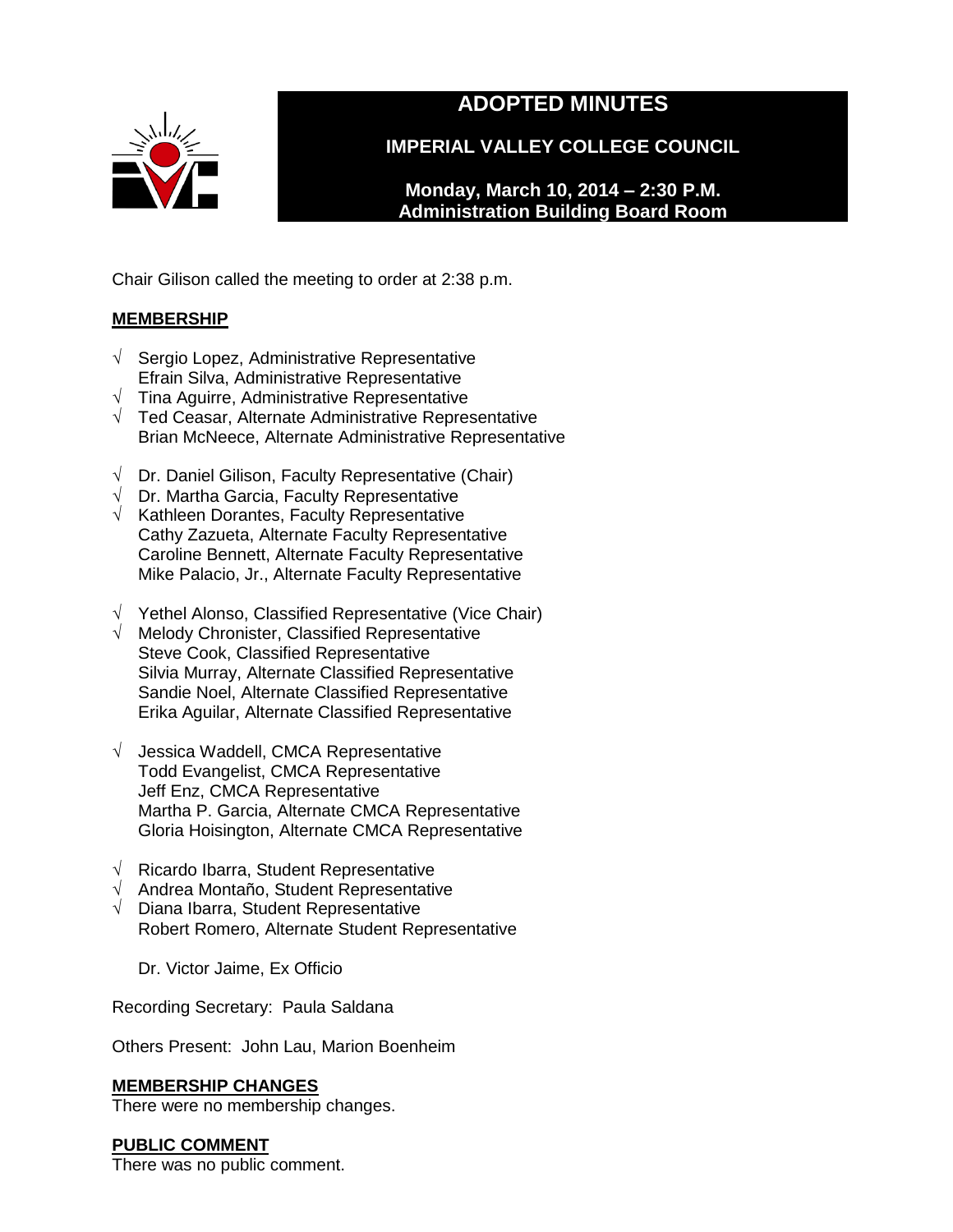### **APPROVAL OF MINUTES DATED FEBRUARY 3, 2014**

M/S/C Lopez/Chronister to approve the minutes dated February 24, 2014.

#### **Motion carried.**

## **AREA REPORTS/UPDATES**

#### **College Council Report (Attachments A & B) – Daniel Gilison**

Chair Gilison reported as follows:

 He referred to the attached minutes from the Technology Planning and Facilities and Environmental Improvement Committees. He clarified that currently the subcommittees are not required to submit minutes for inclusion in the agenda; however, this process may change in the future. He would be discussing the proposed changes with Dr. Jaime upon his return.

### **Measure J and L Report – John Lau**

VP Lau reported as follows:

- The sale of bonds would depend on whether property values increase.
- Renovation of the 200, 300 and 800 buildings would be similar to the 400 building.
- Announced the ribbon-cutting ceremony for the new CTE buildings will be held on May 1<sup>st</sup>; the campus community is invited.

### **Program Review Update – Ted Ceasar**

Dean Ceasar reported as follows:

- Program Reviews should be completed by now.
- The next step is to have Program Reviews reviewed by the Resource Committees.
- He would be contacting the chairs of the Resource Committees to go over the review process.

## **Budget Update/Financial – John Lau**

VP Lau reported as follows:

- Budget instructions were provided to the campus community.
- He reemphasized the importance of the Special Report requested by the ACCJC. The report must demonstrate the college has achieved the following: 1) A balanced budget; 2) Strategy for funding reserves; and 3) Strategy for funding OPEB.

Member Dorantes expressed her concerns regarding the inaccuracies contained in the ACCJC letter, and the steps taken to address those issues.

VP Lau explained the conclusions in the Financial Reviewer Panel Report resulted from dated documents and assured they would be addressed in the Special Report, which is due on April  $15^{\text{th}}$ .

#### **ASG President Update – Ricardo Ibarra**

ASG Representative Ricardo Ibarra reported as follows:

- ASG participating in the Helping Hands activity on Saturday, March 15<sup>th</sup>.
- ASG accepting applications for ASG president and senators; the application deadlines are Thursday, March 13<sup>th</sup> for president, and Friday, March 21<sup>st</sup>, for senators.

#### **President's Update – Victor Jaime**

President Jaime was not present at the meeting; no report was provided.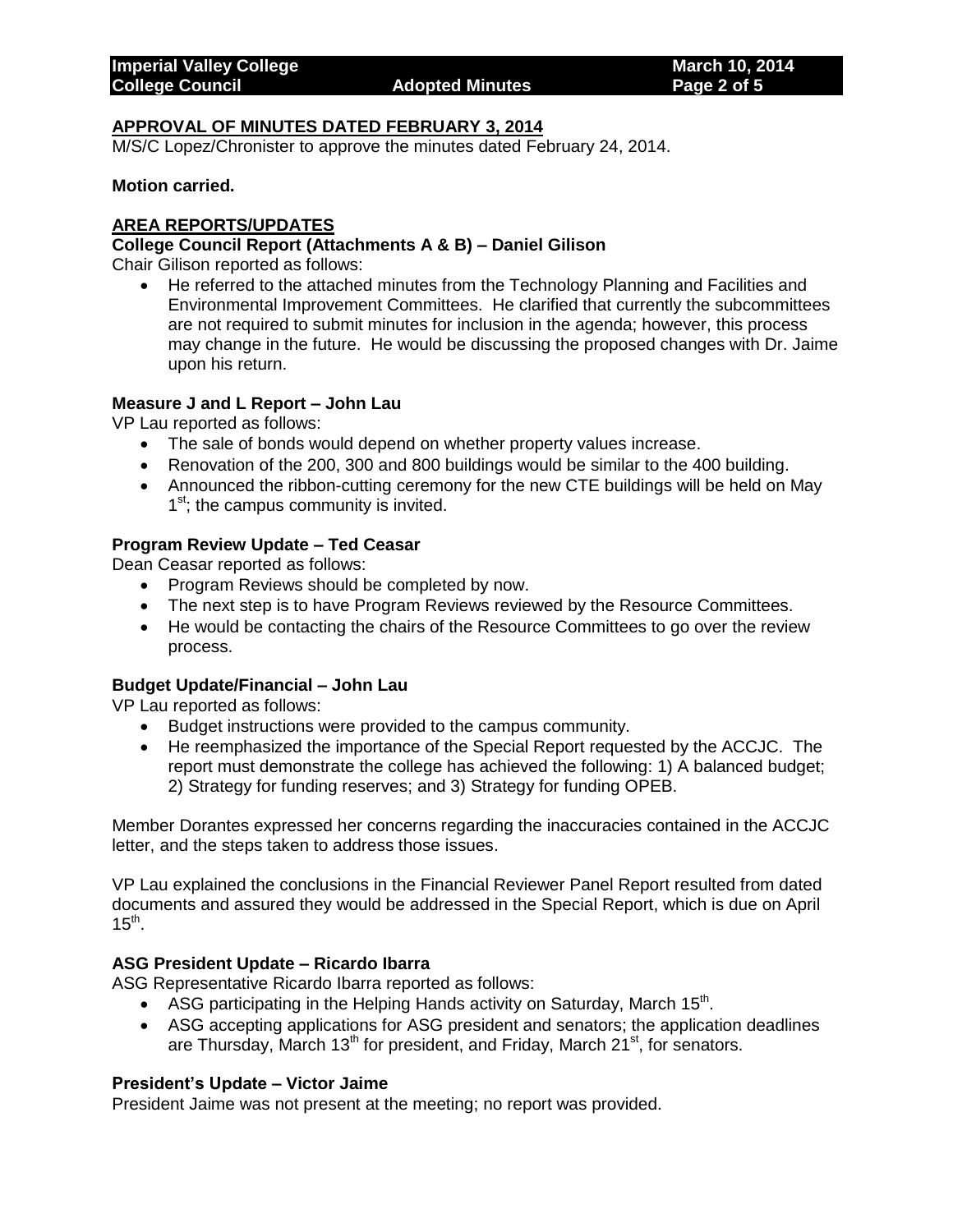#### **SUB-COMMITTEE REPORTS**

## **Competitive Athletics Committee – Jim Mecate**

Eric Lehtonen was not present at the meeting; no report was provided.

### **Environmental Health & Safety Committee – Tim Nakamura**

Director Nakamura was not present at the meeting; no report was provided.

#### **Facilities and Environmental Improvement Committee – Jeff Enz**

Chair Gilison stated Jeff Enz had notified him he would not be present at today's meeting; no report was provided.

### **Public Relations & Marketing Committee – Mike Nicholas**

Mike Nicholas was not present at the meeting; Vice Chair Alonso stated the committee had not met since the last report provided to the College Council.

#### **Student Affairs Committee – Sergio Lopez**

Member Lopez reported as follows:

- The committee has been working on discipline issues.
- The next meeting is scheduled for April  $7<sup>th</sup>$ ; scholarships and graduation will be discussed.

#### **Campus Hour and Professional Development Committee – Tina Aguirre**

Member Aguirre stated the committee had not met since the last report provided to the College Council.

## **OTHER COMMITTEE REPORTS**

## **Academic Senate – Daniel Gilison**

Chair Gilison reported as follows:

- The Senate had no action at its last meeting.
- Discussion items included the faculty coordinator job description, and whether or not the coordinators should become chairs based on their job duties; and the Accreditation Special Report due on April 15<sup>th</sup>. A PowerPoint presentation was made by VP Berry relating to the Special Report.

Chair Gilison stated he would ask VP Berry to present the same PowerPoint to the College Council at its next meeting.

Discussion ensued regarding the history and duties of the faculty coordinator position versus those of the department chairs.

#### **Budget and Fiscal Planning Committee – Martha Garcia**

Member Garcia reported as follows:

- At its last meeting, VP Berry presented a PowerPoint relating to the Accreditation Special Report due on April 15<sup>th</sup>.
- The committee also discussed the key dates for the budget development process; the next major date is March 28<sup>th</sup>. Member Garcia stated the key dates are depicted on the Planning Calendar and that those dates would be communicated to the College Council.

Inquiry was made as to the location of the Planning Calendar on the IVC website.

Member Garcia stated the final Planning Calendar had been forwarded to the Business and Academic Services offices for further handling.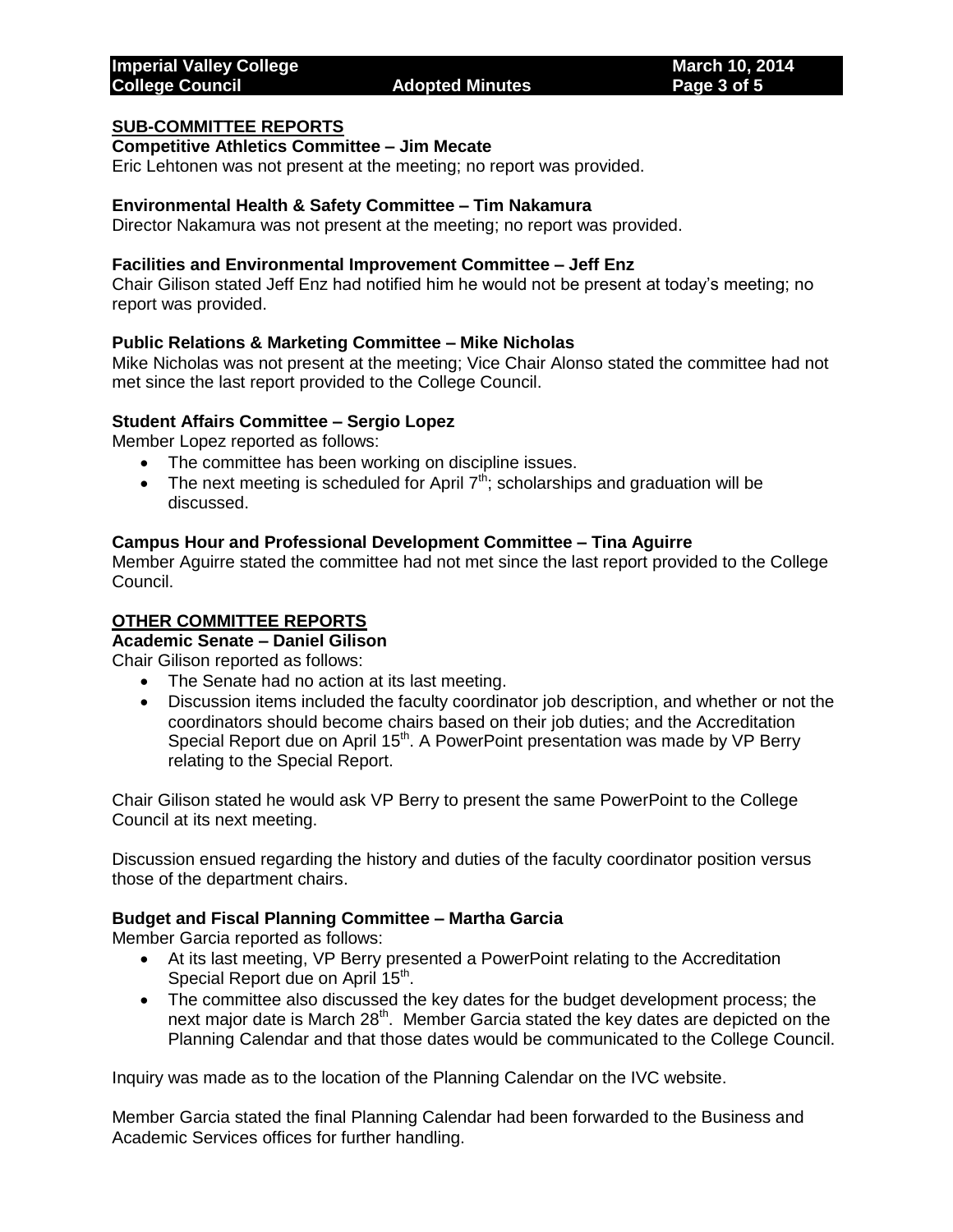## **Technology Planning Committee – Jeff Enz**

Jeff Enz was not present at the meeting; no report was provided.

## **Accreditation/CART Committee – Kathy Berry**

VP Berry was not present at the meeting; Dean Aguirre reported as follows:

- The Follow-Up Report had been mailed and subsequently received by the ACCJC.
- $\bullet$  A two-person team from the ACCJC would conduct a site visit on April 14<sup>th</sup>.
- The team would not be providing an exit report to the campus community.
- The team would be provided with a copy of the Special Report on the day of the visit.
- The team would be evaluating three areas: planning, student learning outcomes, and finance.
- The team had not identified who it would be interviewing; interviews would likely take place in the English Department Conference Room or the Economic & Workforce Development Conference Room.
- Restated the Special Report is due on April  $15<sup>th</sup>$ .

## **Staffing Committee – Marion Boenheim**

Consultant Boenheim reported as follows:

- The next committee meeting is scheduled on Wednesday.
- Discussion topic would include the hiring categories matrix.
- The timeframe for reclassifications is over.
- The VESIP deadline is April  $4<sup>th</sup>$ .
- The draft Board Policies relating to Chapter 7, Human Resources, will be presented to the College Council within the next month.
- The committee would be reviewing the hiring philosophy.
- The college is currently recruiting for the Dean of Human Resources and VP of Academic Services.

## **START Committee – Martha Garcia**

Member Garcia reported as follows:

- The START committee continues to meet every two weeks; ongoing review of action plans.
- A FCMAT update would be presented at the Board Retreat scheduled on Saturday, March 15<sup>th</sup>.
- As requested by Chair Gilison, she would present some of the START Committee action plans at the next College Council meeting.

## **DISCUSSION AND INFORMATION ITEMS**

## **1. Subcommittee Update – Daniel Gilison**

Chair Gilison presented the following information:

 Reported the committees have been meeting, reporting and bringing action items to the College Council; however, some of the websites still need to be updated. For this reason, he sent an email to the subcommittee chairs, including Dr. Jaime, outlining the issues and requesting that the websites be updated before the next College Council meeting. He emphasized the websites must be updated before the ACCJC site visit on April 14<sup>th</sup>.

## **2. Ad-hoc committee to change College Council Bylaws update – Daniel Gilison**

Chair Gilison presented the following information:

• The ad-hoc committee met on Thursday, March  $6<sup>th</sup>$ ; however, not all committee members were present.